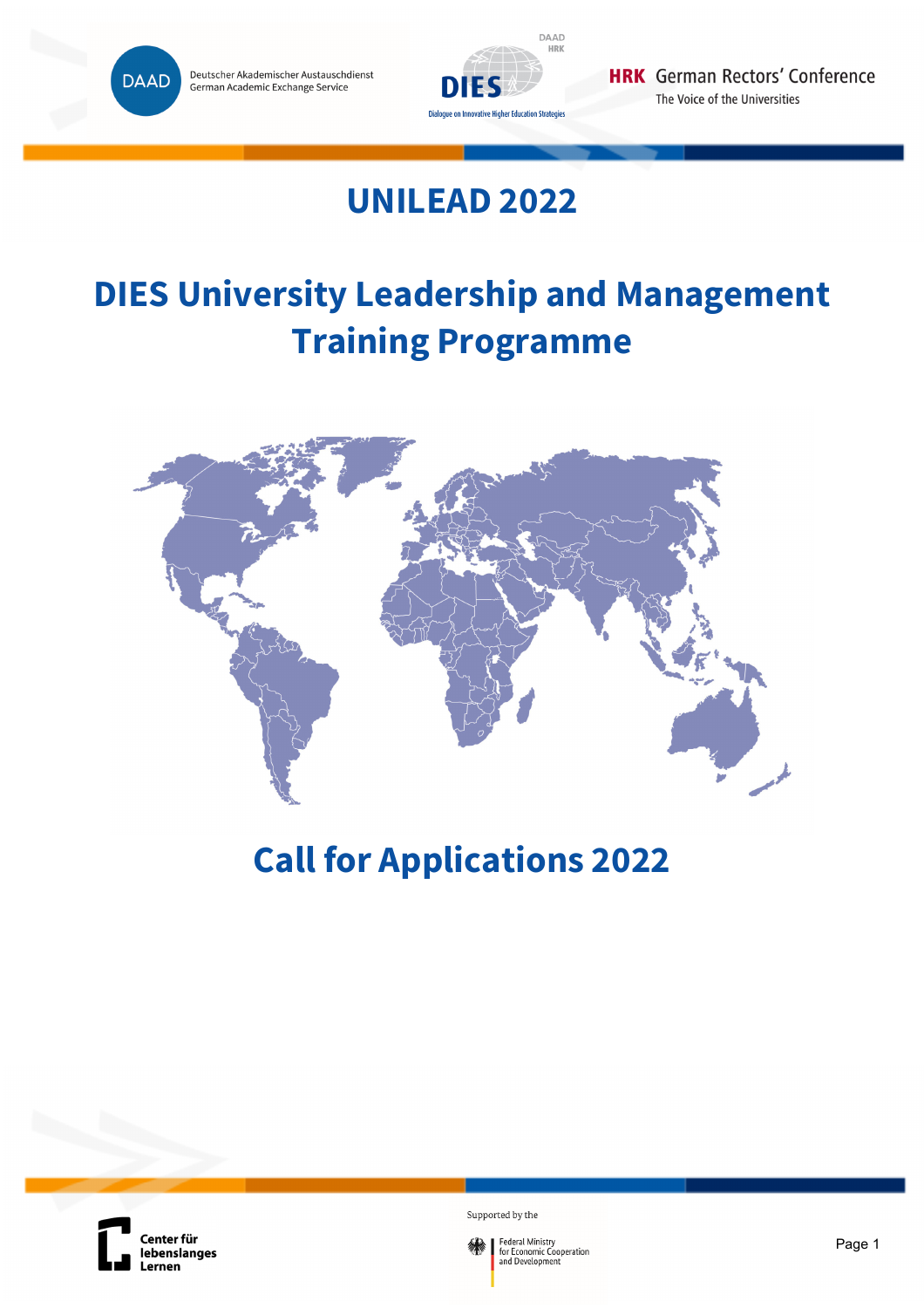Deutscher Akademischer Austauschdienst German Academic Exchange Service

**DAAD** 



# **UNILEAD 2022**

The German Academic Exchange Service (DAAD) and the Center for Lifelong Learning (C3L) at the University of Oldenburg (Germany) are jointly organising the DIES University Leadership and Management Training Programme UNILEAD in Oldenburg, enabling young managers at higher education institutions in developing countries to successfully tackle every-day challenges. In order to do so, the programme brings together the topics Project Management, Strategic Management & Academic Leadership and Human Resource Management with individual and practice-oriented change projects of each participant.

Developed in 2008, UNILEAD is part of the DIES programme (Dialogue on Innovative Higher Education Strategies), which is jointly coordinated by the DAAD and German Rectors' Conference (HRK) since 2001 and funded by the Federal Ministry for Economic Cooperation and Development (BMZ).

Further information on the DAAD DIES Programme and the DIES Training Courses can be found at www.daad.de/dies/en.

# **Programme Contents and Methodology**

UNILEAD focuses on three key areas:

**1. Project Management.**

This includes courses on Methodology of Project Management and Financial Management in projects.

# **2. Strategic Management & Academic Leadership.**

This includes courses of theoretical basics and practical tools for the development and implementation of Strategic Management and acquisition of competences in the area of Leadership.

### **3. Human Resource Management.**

This includes courses on Instruments of Human Resource Development, Conflict Management and Communication.



In order to complement these three modules, **additional topics**, such as Risk Management, Team and Key Competences, and Acting with Confidence, are touched upon. In addition, a web-seminar on the topic of "Digital Transformation in Higher Education" is integrated into the curriculum.

**The core of the entire programme is an individual and practice-oriented change project** that participants are required to propose already in their application. The project should explicitly be **linked to the strategic objectives** of their universities and the field they are working in. The course content will always reflect on and relate to these change projects.



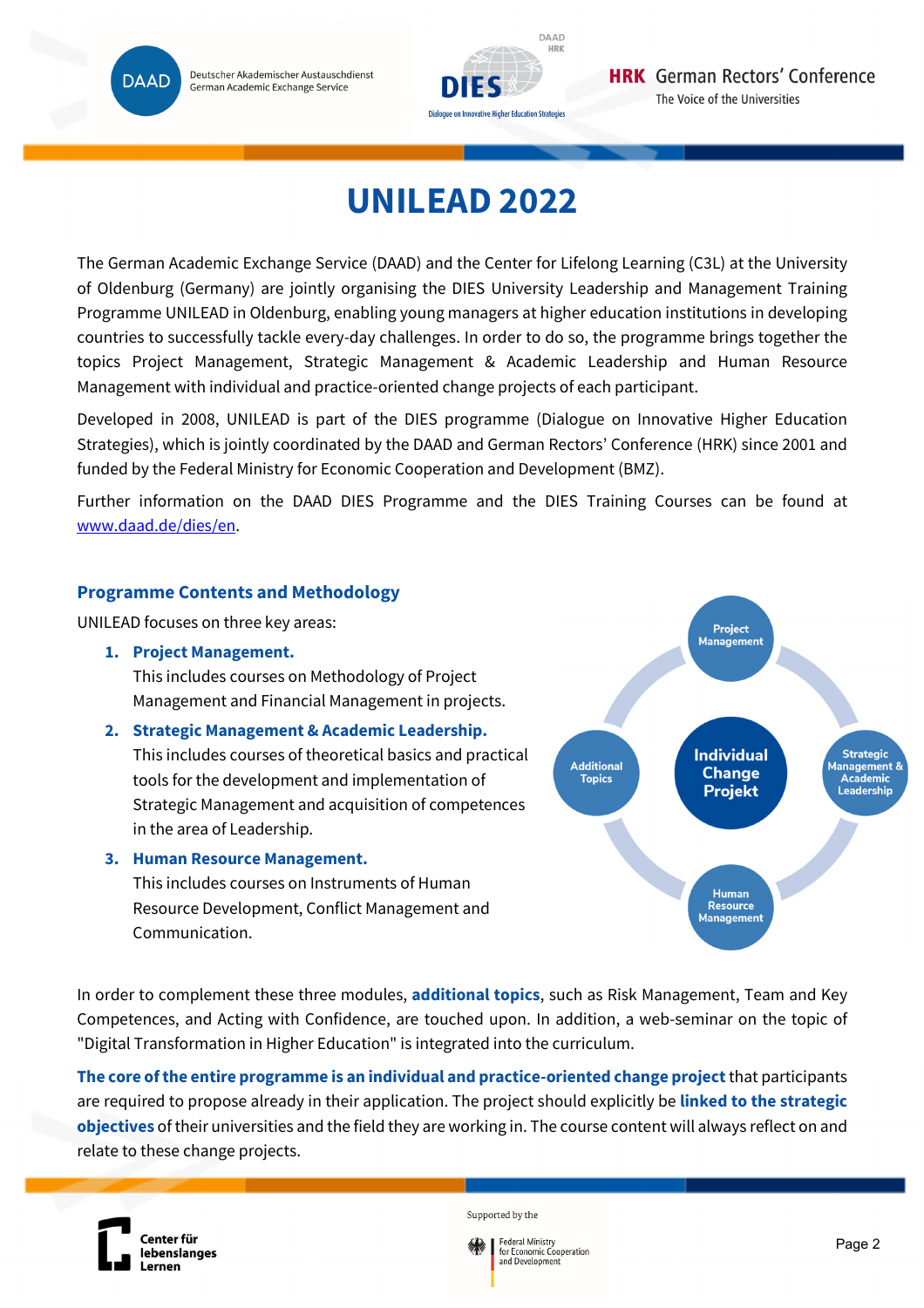Deutscher Akademischer Austauschdienst **DAAD** German Academic Exchange Service



The methodology will be strictly project-oriented and is based on case studies or questions derived from the particular job situation of the participants. Thus, it is expected to bring in personal experience and to share this knowledge with the group of around 25 participants from different regions and countries of the world. High personal motivation, the willingness to get actively involved during the online and contact phases and excellent English language skills are essential for the successful completion of this course.

# **Learning Approach / Schedule**

Using a blended learning approach, UNILEAD is structured in two on-site contact phases at the University of Oldenburg, and trainer guided online phases.

**Online Phase 1** (01 – 02/2022)

• Prior to the first contact phase, an online phase of around 8 weeks is scheduled in which the participants are asked to read the **course material** and to work on short papers, including the individual work of **drafting the individual change project**. These papers are meant to describe the individual work experience at their home institution and to identify problems as well as obstacles referring to the topics of the course.

**Contact Phase 1** (27 February – 18 March 2022)

• The initial contact phase will take place at the University of Oldenburg in Germany. During these three weeks, content will focus on **Project Management** and **Strategic Management & Academic Leadership**. Furthermore, the personal action plans will be adjusted and fine-tuned.

**Online Phase 2, Implementation, and web-seminar** (03 – 09/2022)

• Between March 2022 and September 2022, participants **apply the skills acquired at UNILEAD** within their individual projects at their home universities. In this, they are being accompanied and monitored by UNILEAD mentors. Furthermore, an online seminar with different inputs in the field of **Digital Transformation in Higher Education** will be held.

**Contact Phase 2** (04 – 16 September 2022)

• Finally, during a two-week contact phase of the last module in Oldenburg, there will be the opportunity to reflect on the implementation of the individual projects and to discuss next steps. Content of inputs will focus on **Human Resource Management**.

As the modules of the programme are interconnected, **participants are expected to take part in all three modules**. **A written statement from the higher education management, that confirms the full commitment to attend all parts of the programme is an entry requirement for being admitted.**



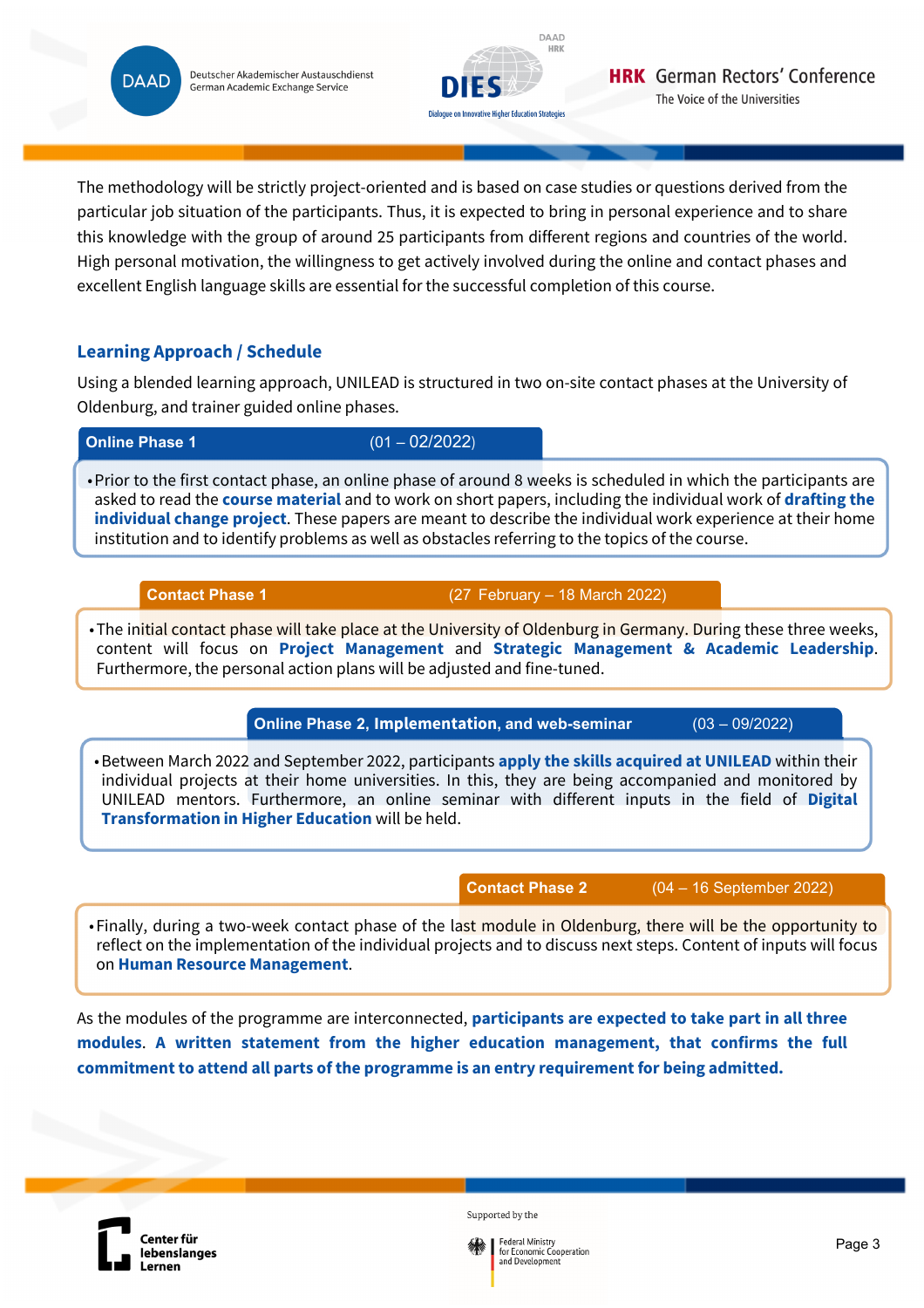



### **Important note**

Due to the current COVID-19 pandemic, the DIES UNILEAD Training Course 2022 will be adapted according to global travel restrictions. If necessary, some parts of the course, or even the whole course, will be taught online.

We will inform the selected applicants immediately should there be any changes.

# **Partners' Profile**

The **University of Oldenburg** is the academic coordinator of this training course and works closely together with the DAAD.

With the C3L, the University of Oldenburg has a renowned institution for continuing education that offers various international and national programmes such as part-time study programmes, certificate and degree programmes for professionals of (higher) education institutions. Thus, it has a wide network of experts who act as lecturers and provides in-depth experience in the field of education management and continuing education. International and national lecturers will bring in expertise in higher education management and will help reflecting the specific questions from an international and intercultural perspective.

# **Participants' Profile**

UNILEAD is targeting higher education managers from developing and emerging countries. The two key criteria are:

- Applicants have been holding a **university management position with managerial and personnel responsibilities no longer than 4 years** in one of the following fields:
	- o Managers of central university departments (Planning, Quality Management, Human Resources, Continuing Education; **excluding academic units such as Deans, Vice Deans, Head of Department**)
	- o Task force managers for university reform projects
	- Managers of staff development units or programmes
- Active and **excellent English language skills** (speaking and writing) are indispensable. Phone interviews will be organised with short listed candidates to guarantee the requested proficiency.

Further criteria are:

- Applicants are university leaders preferably between 30 and 40 years.
- Applicants hold at least a Master's degree.
- The provision of international experience will be an asset.



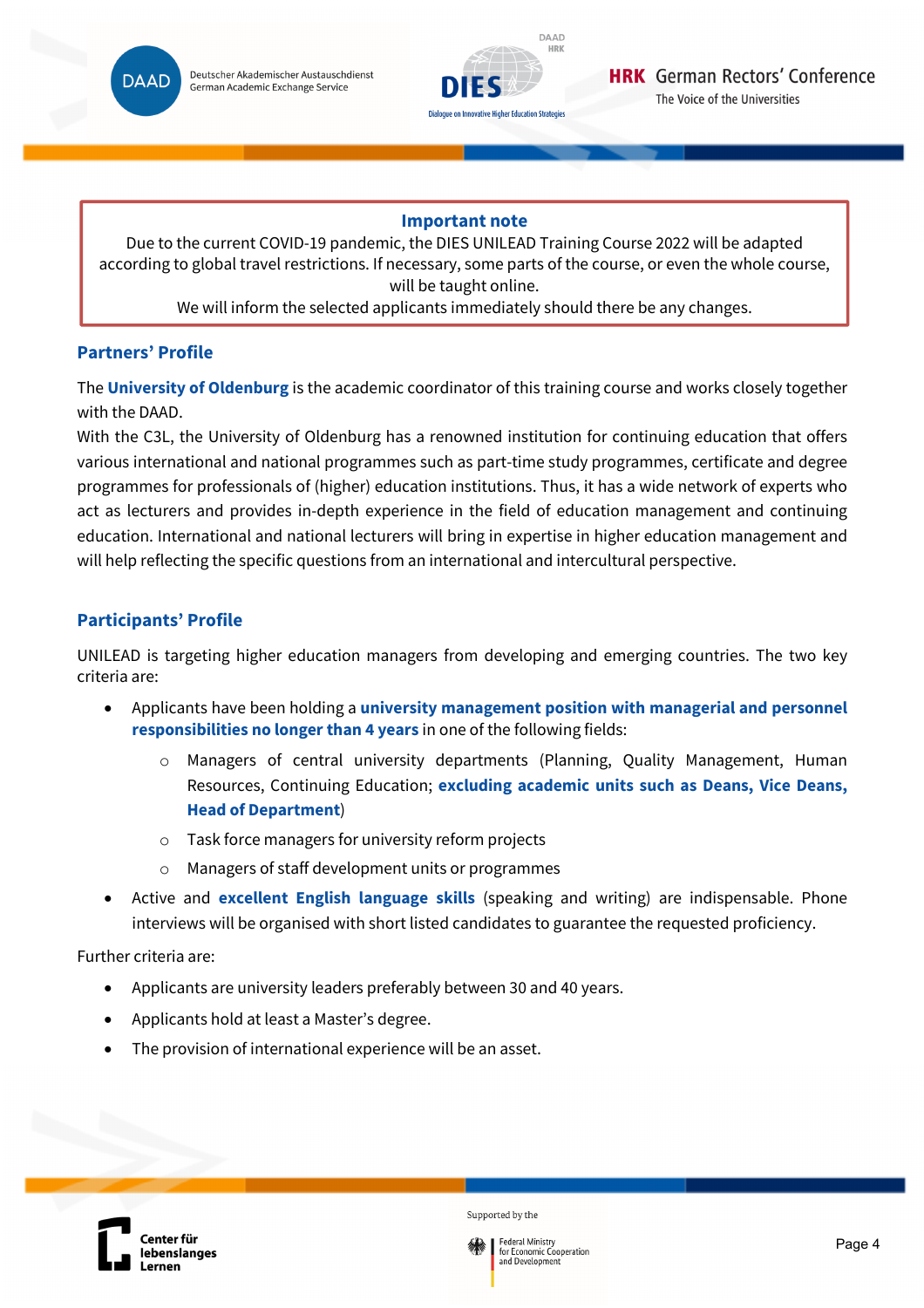



Participants from higher education institutions of **the following developing and emerging countries** are eligible to apply:

- **South East Asia**: Cambodia, Indonesia, Laos, Malaysia, Myanmar, Philippines, Thailand, and Vietnam.
- **Sub-Saharan Africa**: Botswana, Burundi, Cameroon, Eswatini, Ethiopia, Gambia, Ghana, Kenya, Lesotho, Liberia, Malawi, Mauritius, Namibia, Nigeria, Rwanda, Sierra Leone, South Africa, South Sudan, Sudan, Tanzania, Uganda, Zambia, and Zimbabwe.
- **Middle-, South America and Mexico**: Argentina, Belize, Bolivia, Colombia, Costa Rica, Cuba, Dominican Republic, Ecuador, El Salvador, Guatemala, Honduras, Mexico, Nicaragua, Paraguay, and Peru.
- **Northern Africa and Middle East**: Algeria, Egypt, Iran, Jordan, Lebanon, Morocco, and Tunisia.

# **Application Requirements and Process**

Applications can be submitted via the online application form on the UNILEAD-website at

# **https://go-dl.uni-oldenburg.de/unilead/**

# Strict **closing date of the application is October 11, 2021, 10.00 am Central European Summer Time**.

Following information and documents are requirements for an application:

- 1. **Application Form** including a clear practice-oriented **Project Proposal** using the online-form provided on the website.
- 2. **Letter of Motivation including date and signature** uploaded to online-application form as pdf-file.
- 3. **Letter of Recommendation from university top management** (President/Rector or Vice-Chancellor/Vice-Rector of the university) **including date and signature.** The letter should describe and emphazise the managerial qualifications and leadership competencies, the future potential of the candidate – uploaded to online-application form as pdf-file.
- 4. **Proof of excellent English proficiency** (e.g. TOEFL, Cambridge Certificate) will be an asset (pdf-file).

The Selection Committee composed of high profile higher education management experts meets in November 2021.

The selection criteria are based on the following points:

- Personal profile match
- Motivation letter
- Institutional profile match
- Description of reform project in concordance with the strategy of the university
- Influence and impact of the project on the university's strategy
- Recommendation of university's top management



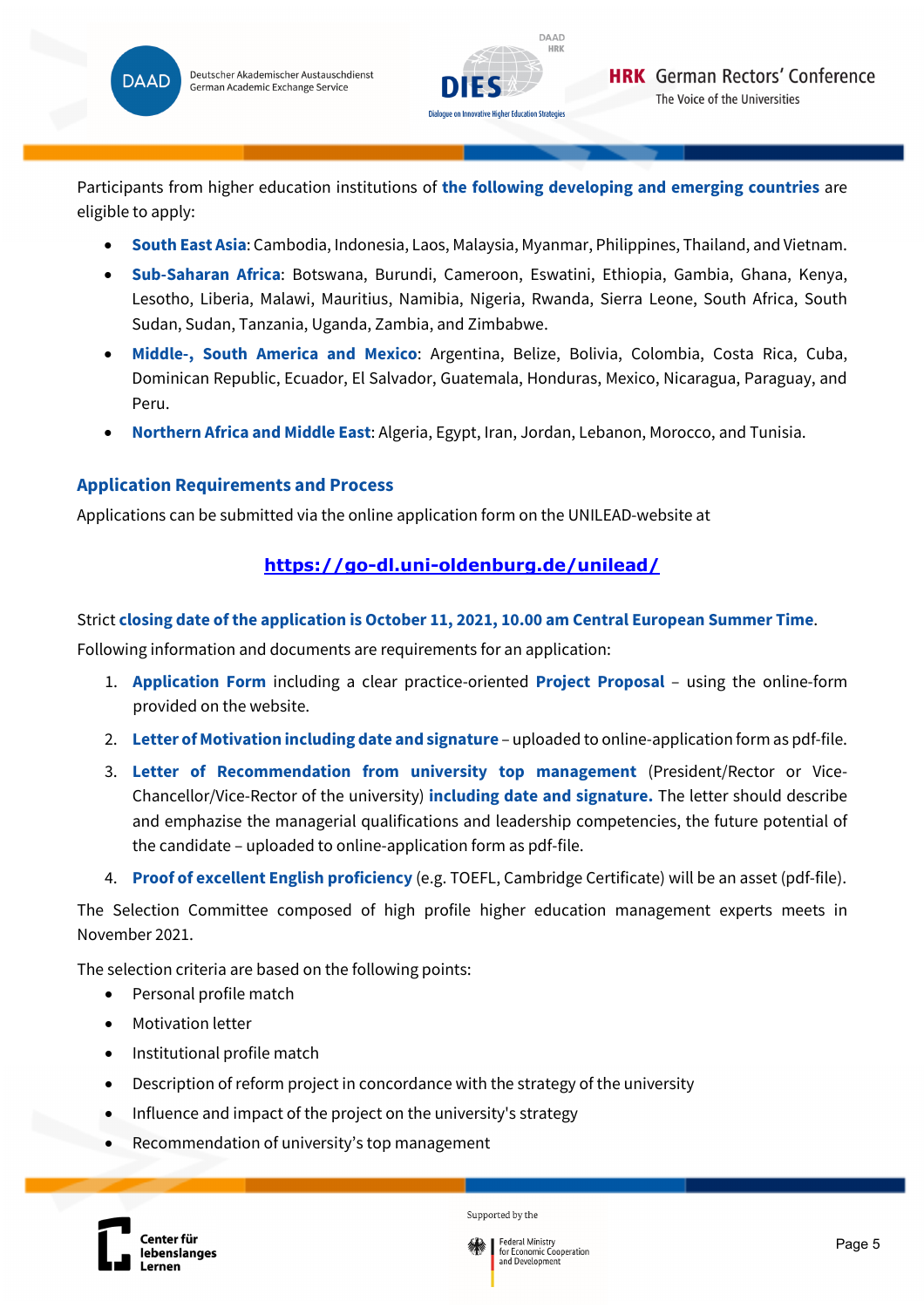



The selected candidates will be informed about the results of the selection meeting by mid of December 2021.

## **Important Note**

The final decision regarding the conduction of the modules will be made no later than mid of December 2021 for contact phase 1, and no later than mid of May 2022 for contact phase 2.

# **Funding**

During the contact phases the participants will be guests of the University of Oldenburg.

Following expenses will be covered:

- Course costs for participation in UNILEAD.
- Travel costs: Flights to and from Germany (Economy class) and ground travel to and from Oldenburg (2. Class train). We kindly ask the participants to make their own travel arrangements – they will then be reimbursed in cash upon arrival in Oldenburg.\*
- Accommodation (including breakfast) and some joint meals at the two contact phases in Germany.\*
- Emergency health insurance during the contact phases.\*

**Expected co-funding:** Participants' home institutions are expected to contribute to the course costs by paying a one-time fee of 300,00 €.

In addition, local transportation in the participants' home countries and visa costs for the stay in Germany have to be covered by the participants and/or their home institution.

Further details on terms and conditions will be given to the admitted applicants together with the invitation letter.

### **Important Note**

If contact phase 1 can be conducted on-site, the tuition fee will be deducted from the travel reimbursement at the first contact phase in Germany. In case of an online-session, the participants' home institution are asked to transfer the course fee via international bank transfer.

\* in case of on-site session in Germany